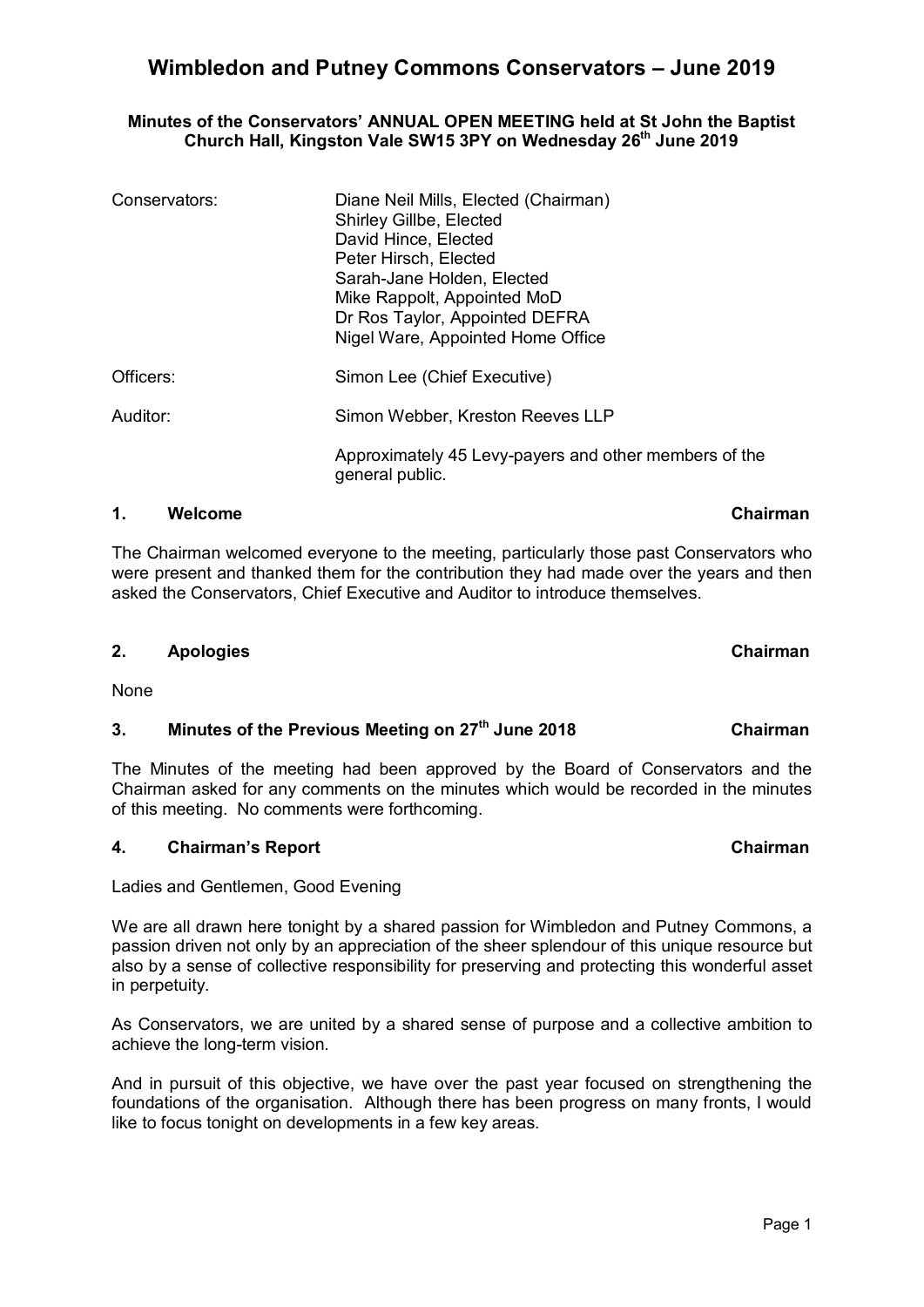But first, if you will indulge me, I would like to speak about one recent event in particular, the annual Bio Blitz, which was held over the course of this past weekend, because in many ways it epitomises everything that Wimbledon and Putney Commons represent.

The event is officially described as a 'Weekend of Nature' and, although technically accurate, I would argue that this is yet another wonderful example of the British love for the understated.

The programme included a number of events from early sunrise to well past sunset, led by volunteers, staff and Conservators, all of whom demonstrated an intimidating level of knowledge of their subject areas. But critically, the events provided not only mental stimulation but opportunities for outdoor physical exercise and social interaction across the generations.

This was particularly evident during Saturday's bat walk and moth evening, enthusiastically attended by a number of young children, well beyond what are deemed to be acceptable British bedtime hours, alongside people well into their eighties, who seemed truly exhilarated to be clambering around Queensmere Pond in the pitch dark.

Community events such as these make an enormous contribution to well-being in so many dimensions and should be celebrated. I thank all of you who made it such a success.

I will now turn to three specific areas of focus over the past year: governance, finance and community engagement.

1. Governance

Our unique model of directly elected and appointed Conservators, governed by a separate Act of Parliament and financed by a dedicated levy, allows both local and the wider public interests to be represented and decision making to be fully devolved.

And as Conservators, we value the independence and powers that we have been granted but equally recognise the enormous responsibility with which we have been entrusted.

It is because of this independence that we still have dedicated staff living on site and outsource very little. We are also almost unique amongst open spaces in this country in still having mounted keepers. The combination of these factors is critical in engendering a sense of security across the estate, something most of us take for granted.

The closure of the Statutory Inquiry remains the charity's highest priority. In terms of progress, I am able to confirm that the Charity Commission has issued the Statutory Inquiry Draft Report on a strictly confidential basis to an undisclosed number of recipients for the purposes of commenting on the factual accuracy of the draft report.

The commission has confirmed that the deadline for submissions has closed and that they have received a number of detailed responses, which are currently being considered.

As set out in our annual report, the last communication received from the commission in terms of timescales was that they expected to issue the final report by the end of the second quarter 2019. Given however the time required to consider the detailed responses to the draft report that they have received, it seems likely that this deadline will be further extended.

We recognise the need generally to strengthen our governance arrangements and one of our highest priorities over the past year has been a focus on delivering greater consistency,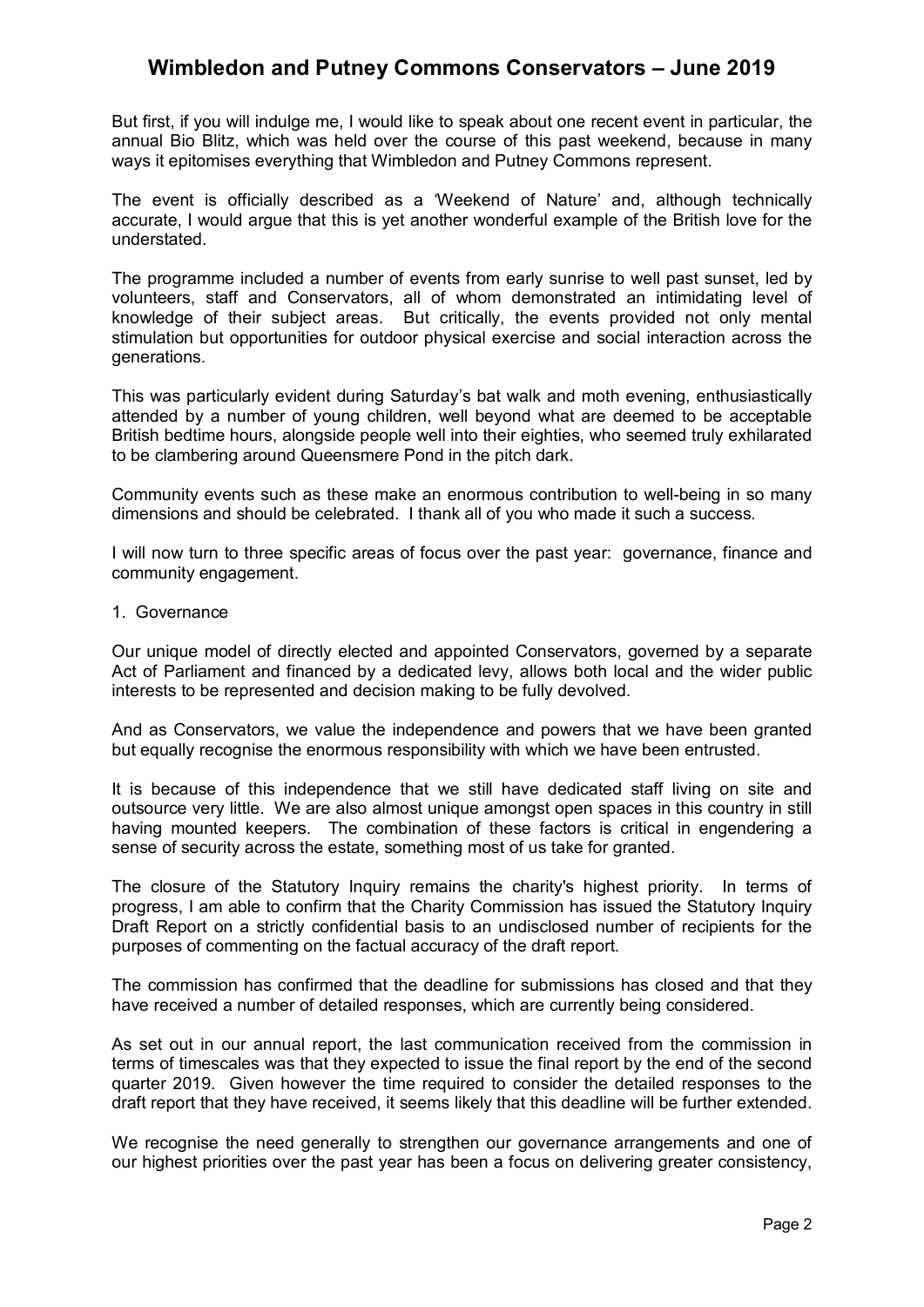transparency and clarity across our internal processes in areas such as complaints handling, publication of resolutions, code of conduct and the triennial elections.

In addition, and of particular importance, have been the arrangements that govern the way in which third parties access the Commons, from outdoor learning schools to sporting event organisers.

Visitors to the Commons continue to expand in both nature and number reflecting not only population growth but a growing appreciation of the value of accessible wilderness, which for many people is an experience they may otherwise never have.

We welcome this growing participation and it is incumbent upon us to ensure that the harmonious way in which the diverse users have co-existed over the decades continues unabated. This is very much a defining characteristic of the Commons.

It is therefore critically important that all arrangements governing use of the Commons are fair, fully compliant with our regulatory requirements and do not deter appropriate use of the Commons and it is these principles that underpin the entire Access Framework. We intend to share this document with the Stakeholder Group and look forward to receiving the feedback from this distinguished body.

Over the past year, we have also initiated a review of our constitution with the aim of improving our ability to perform our fundamental duties of preserving, protecting and enhancing the Commons for the purposes of exercise and recreation as set out in the 1871 Act. The work in this area remains at the exploratory stage. I appreciate the sensitivity of this area and assure you that this is not about introducing a more permissive regime or diluting the fundamental purposes of the charity, which are absolutely immutable.

2. Finance

Strict financial discipline has allowed the business plan to be delivered and a small operational surplus to be achieved. Despite this focus on effectively managing short-term expenditure, however, we struggle to make the sustainable long-term investment in our assets that is required.

We have therefore begun to explore the feasibility of amending the levy, which at present provides approximately 70 percent of unrestricted income. We recognise that any amendment would require secondary if not primary legislation and as such this initiative remains a long-term endeavour.

I would however like to take this opportunity to express our appreciation to all levy-payers for their continued financial support. There is no doubt in our minds of the duty incumbent upon us to spend every penny of levy-payers' money in the most cost-effective manner and in the best interests of the charity.

Given the limited capital budget, fundraising for specific projects continues to play an important role in enhancing the estate with the benches appeal, memorial garden and horse rides all benefitting from the generosity of residents, visitors and organisations over the past year.

On this topic and, hot off the press, is confirmation that the Thames Hare and Hounds, the world's oldest cross-country running club has just secured a sizeable grant for the desperately needed replacement of the Beverley Brook Bridge. This running club, in which I must declare an interest, pre-dates the 1871 Act and has always been, like so many other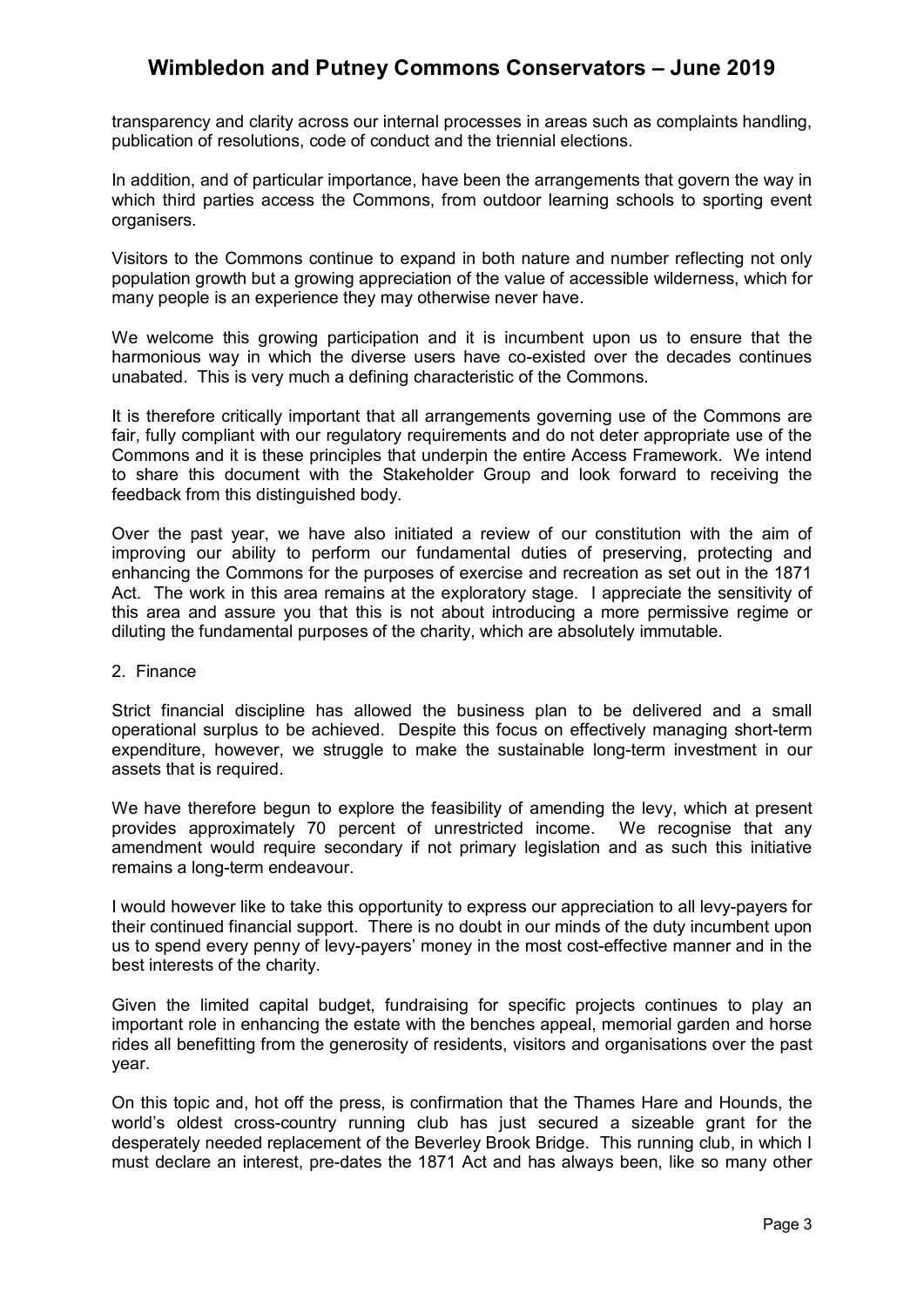local organisations, a most faithful and generous supporter of the Commons. We are extremely grateful for their leadership in this initiative and thank all of those involved.

In an effort to further build on the goodwill of the community, we are in the process of establishing a Friends of Wimbledon and Putney Commons Programme to focus on fundraising and provide opportunities for members of the local community to collectively celebrate their passion for the Commons. My fellow Conservator, Sarah Jane Holden, will be speaking later this evening on this topic.

#### 3. Community Engagement

I spoke earlier about the importance of community to well-being and it is perhaps in this area that the greatest opportunities exist. Whilst the Commons have always been recognised for the importance of the physical asset, less well appreciated is the contribution they make to both the social and spiritual dimensions of the local community.

Nowhere was this more evident than in the dawn and dusk Remembrance Day Centenary Services, where the need in the community for collective commemoration was clearly visible.

The role of the Commons in providing opportunities for collective community experiences of this nature is of increasing importance given the demise of other traditional community facilities and services.

In addition to hosting these one-off events, the Commons provide a regular programme of guided health walks, bird walks, fungi foray as well as the Annual Open Day, Bookfest in addition to a multitude of sporting events.

And in doing so, the Commons play a key role in not only providing a vast open space for these events but also in providing staff with the requisite management capabilities, experience and confidence to manage these events in an orderly and safe manner.

In closing, and on behalf of the Conservators, I would like to express our appreciation to the small army of volunteers, whether operating as part of our teams or individually, whose selfless and quiet contribution is so vital to our operations.

We are also indebted to all of those who have supported us financially, enabling specific enhancements to be delivered for the benefit of all.

Finally, I would like to thank the staff, led by the chief executive, for their expertise, commitment and dedication. They are often the first if not the only point of contact for members of the public and they are a great tribute to us all.

Thank you.

#### **5. Presentation on the Financial Statements, Nigel Ware**

Good evening. As I am the Chairman of the Finance and Investment Committee, I am going to give this short presentation on the annual financial statements and I will take any questions on them at the end of my talk.

The financial statements will be found starting on page 25 of the annual report.

Firstly, I would like to deal with Statement of Financial Activities which is in essence the profit and loss account of the charity. The important thing to remember about charity accounts is that there are two types of funds – unrestricted funds and restricted funds.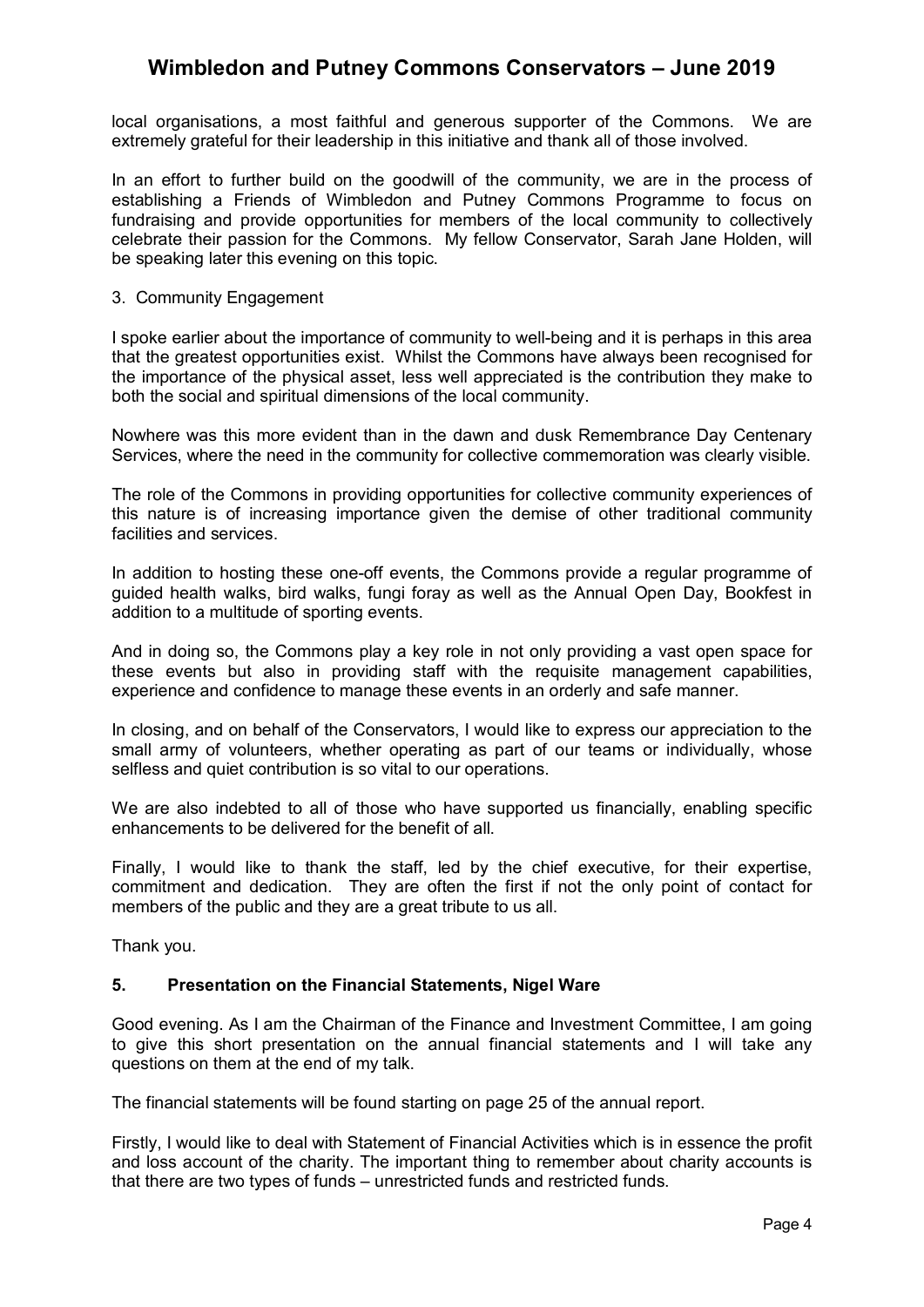Restricted funds are those funds that have been given to the charity for a specific purpose and may only be used for that purpose. In our case the restricted funds during the year were The Windmill Restoration Fund, the Footpath Appeal, the Horseride Appeal and the Wildlife Garden Appeal.

All other funds received are unrestricted funds and can be used generally for the purposes of the charity. Within unrestricted funds it is possible for the Board at its discretion to designate funds for a particular purpose and the charity does this for Election Expenses and in past years has done this for the Mill House Fund which represented the net proceeds from the compulsory purchase of the Mill House in 2007. In the 2018-19 financial year the Conservators decided to remove the designation in respect of the Mill House fund and transfer the balance to the General Conservancy Fund because we considered that there was no particular merit in keeping the Mill House proceeds as a separate fund within unrestricted funds.

You will see from the Statement of Financial Activities that the results are broken down into the two types of funds. If we look first at the restricted funds you will see that we started off the year with a balance of £80k, we received £27k of income in the year and spent £69k leaving a balance of £38k to be carried forward to the current financial year. Page 39 of the accounts shows that we spent £56k on the restoration of the Inner Windmill Road and £12k on horserides.

Moving on to the bulk of the income, the unrestricted funds. Our income this year was £1,717k which was £54k higher than the previous year. The main component of this increase was an increase of £43k in the levy income.

As I explained last year, a consideration of our expenditure is complicated by the inclusion of a number of non-cash figures relating to the Local Government Pension Scheme, of which all employees are members. By non-cash I mean that these are items which under the relevant accounting standard are required to be charged to the Statement of Financial Activities but do not result in us having to make a physical payment to the pension scheme in respect of them. These additional non-cash costs amounted £250k in the year ended 31 March 2019. If you turn to page 12 of the annual report you will see that we have summarised the statement of financial activities in order to distinguish these non-cash LGPS costs. Ignoring these additional costs our expenditure on unrestricted funds was £1,625k which was an increase of £8k in comparison with the previous year. One of our largest items of unexpected expenditure during the year was the £28k that we had to spend on dealing with the traveller incursion and subsequently obtaining a three-year injunction.

The overall result for the year was an operating profit of £92k before the non-cash items relating to the LGPS. That compares with an operating profit of £46k in the previous year.

Taking the non-cash items into account we ended up with net expenditure of £158k for the year from which we deduct an unrealised profit on our investment portfolio of £13k and an actuarial gain on the LGPS of £471k giving a net increase in unrestricted funds of £326k for the year.

I would now like to turn to the balance sheet which you will find on page 26. The charity's net assets before the LGPS liability were £1,921k at the year end which was £63k more than last year. Unfortunately, we then have the pension scheme liability which turns the net assets of £1.9m into net liabilities of £792k. However, you will note that the pension liability has gone down this year by £221k as a result of the large actuarial gain that arose during the year.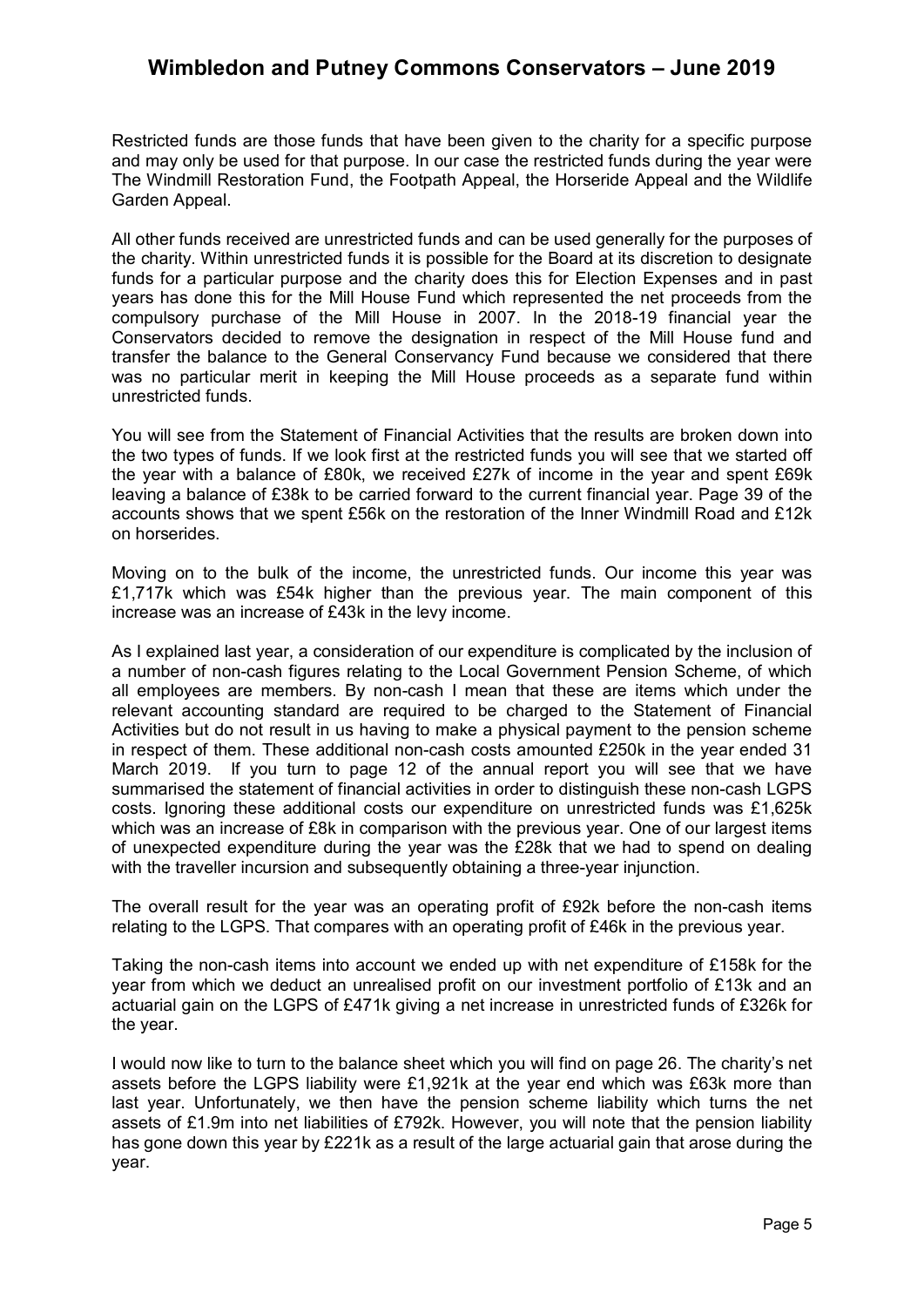The next triennial actuarial valuation is being prepared now and when published later this year will inform the next three years contributions.

The cash flow statement on page 27 shows that our cash balances decreased by £5k during the year which left us with bank balances at the year-end of £293k.

Looking ahead to the current financial year we are expecting to make a loss because of the cost of replacing the maintenance centre roof and the almost certain need to replace the boilers at the pavilion at the playing fields. These two items are likely to cost in the region of £150k.

That concludes my presentation on the accounts but I will do my best to answer any questions that you may have.

The Chairman explained that under the founding legislation, the Wimbledon and Putney Commons Act 1871, the permanent auditor was appointed by the Chairman of the Court of Quarter Sessions for the county of Surrey. That role had now been assumed by the Director of Corporate Services at Merton Council and the Chairman was pleased to report that the Director had approved the appointment of Kreston Reeves as Auditor.

#### **Question 1 - Pension**

A Levy-payer asked if it might be possible to publish the accounts prior to the meeting. Mr Ware confirmed that they were published on the Conservators' website on  $10<sup>th</sup>$  June.

He asked if Mr Ware could help him understand the pension situation. First and foremost the accounts state that there was a negative pension reserve of £2.7m, but if that was ignored, there was a positive surplus of £1.8m. However, at some stage, it would be necessary to make up that deficit in relation to the pension fund and it would go from noncash to cash at some point. Mr Ware explained that the accounting basis for including pensions in the financial statement was not the same as the basis the actuary used for determining how much contributions WPCC have to pay. When the last actuarial valuation was done in 2016, the Merton Local Government Pension Scheme was 94% funded and as a result of that the contributions increased by a small amount and that was what was currently paid - an amount that the Actuaries believed in 2017 was sufficient to meet WPCC's future liabilities and to recover the deficit. There would be a new triennial actuarial valuation as at 31 March 2019 and this will determine the level of contributions WPCC would have to make, including recovery charges, for the three years commencing 1 April 2020.

He then then asked about support costs. One of the largest items was defined pension benefit costs in excess of contributions made. In 2018 this was £203,000 and in 2019 £198,000 was this correct? Mr Ware confirmed that it was. With regard to interest costs on pension liability, were the Conservators paying £73,000 of interest? Mr Ware responded that the £250,000 was made up of the cost of the pension scheme plus interest and a small administration charge but this amount was never paid. It was simply caused by the perverseness of the accounting standards relating to pension schemes. Mr Ware confirmed that a cash reserve equivalent to that amount was not being built up. Mr Ware explained that the £2,713,000 that appeared in the pension scheme liability line was matched by an equal and opposite figure on the other side - negative pension reserve. Mr Ware confirmed that the pension contributions actually paid were £153,000.

## **6. Chief Executive's Presentation, Simon Lee**

Good evening ladies and gentlemen, my presentation covers some of the operational achievements by the charity over the past year.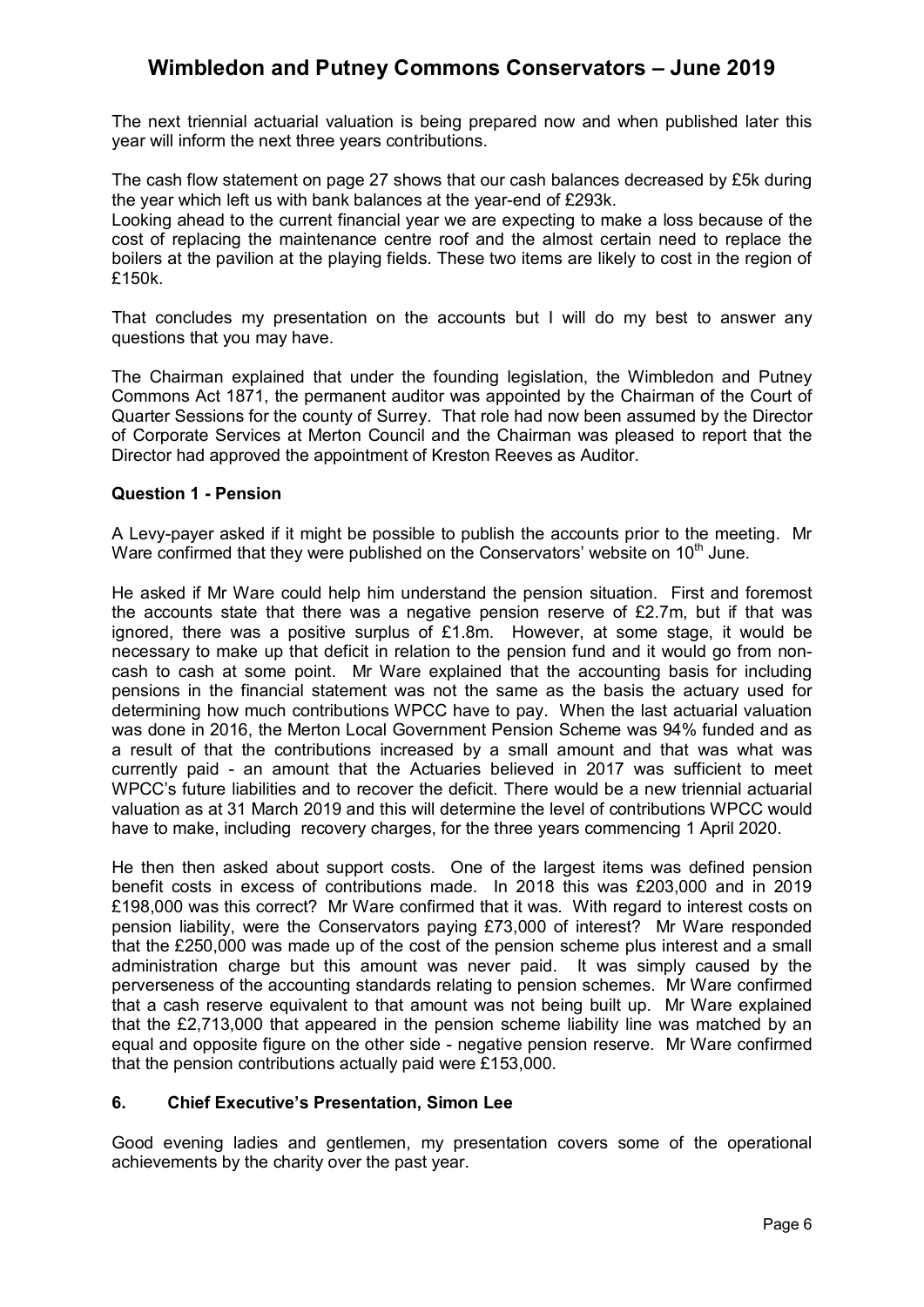Back in February 2018 our Winter Talk focused on the rivers of London and Toby Hull of the South East Rivers Trust was able to explain the works that had been undertaken along the Beverley Brook in Richmond Park to restore this section of the river.

Looking back through our archive it was with interest that I read the words of Richardson Evans in 1910, whose public appeal to save 175 acres of the agricultural meadows in Kingston and Putney Vale from development was driven by a need to maintain the natural character of the Beverley Brook from urban development.

Sadly over the years we have changed the character of the river, the introduction of toeboards making it very shallow and wide. Tree growth had blocked light and altogether the ecology of the brook was very poor.

Raising over £100,000 of external grant funding the South East Rivers Trust, in partnership with Wimbledon and Putney Commons staff in December 2018 commenced a project to rejuvenate the river. Having secured a five year woodland grant through the Forestry Commission our staff were able to remove trees opening up light to the brook and providing material to create new berms. These new berms have already began to silt-up and the flow of the river is revealing the fine-washed gravels ideal for fish to spawn and the berms acting as refuges to invertebrates. Already fish are colonising this rejuvenated 1.3km section of the brook and with light the vegetation is healing the scars from the works. We have had a number of groups come forward to help with litter management for which we are very grateful.

Our links with Government Departments is an important part of our heritage and we were pleased to welcome two officers from DEFRA on a visit to the Commons in mid-February. This provided them with an opportunity to meet volunteers, visit the heathlands and also view the works to the Brook. DEFRA has recently launched its 25 year environment plan and The Commons own strategy aligns with many of the actions DEFRA are looking to progress in terms of protecting our precious natural environment for future generations to enjoy.

Our active volunteering opportunities go from strength to strength ably led by Peter Haldane our Conservation and Engagement Officer. Last year at our open meeting the question of introducing a volunteer corps of litter pickers was raised. Having divided the Common into 22 distinct zones, some 36 regular volunteers, supplemented by others are now undertaking regular litter clearance activities. The impact is considerable, please do speak to Peter if you or an organisation you are involved with would like to participate in this scheme.

Our Saturday morning scrub-bashing sessions are now an integral part of our habitat management activities, removing the secondary birch and other scrub that would, if left unmanaged quickly swamp our rare and protected heathland habitats. Our Maintenance team has undertaken further works to remove some of the larger trees from the heathlands creating scallops and opening up areas to allow the heather and acid grasslands to flourish. The newly formed estate management volunteers have undertaken an array of work, from painting the stable yard, to coppicing in the woodlands and helping with litter management in Beverley Brook they are a dedicated group of regular volunteers.

Our volunteers who monitor the flora and fauna of the Commons have under the leadership of Dr Ros Taylor undertaken further sterling work and our fifth monitoring report of The Plain is published on our website.

Engagement with users is essential on the Commons and our Stakeholder Group provides an important means of receiving feedback and also a body with an increasing knowledge and understanding of the complexities involved in managing these 1140 acres of public open space. It was feedback from this Group that spurred our recent campaign to raise awareness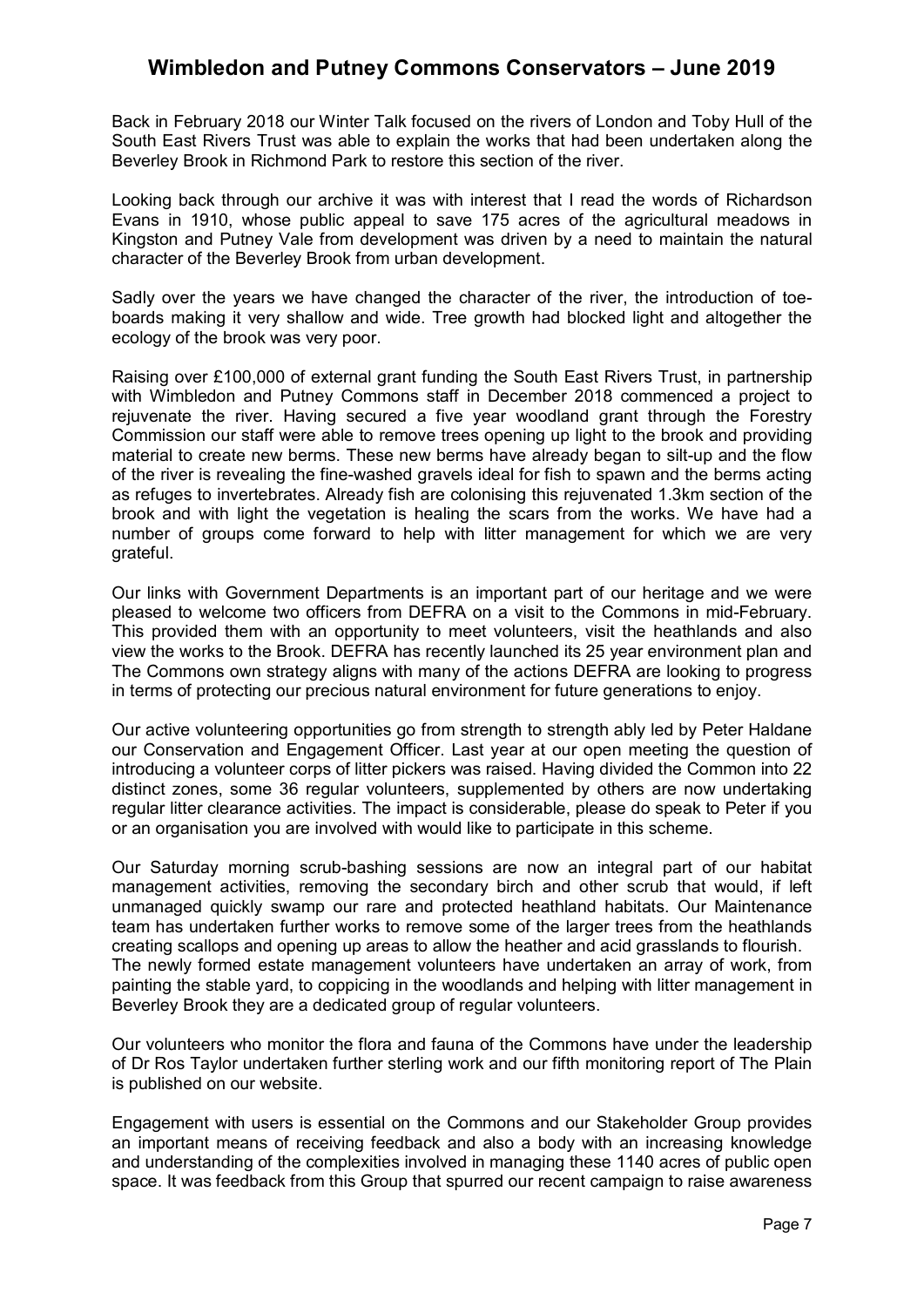of responsible dog control on the Commons. Anecdotal evidence from our staff has seen a huge increase in the number of dogs being walked on the Commons in recent years.

Three simple messages are being conveyed to all dog owners (including our staff):

- Please pick up and responsibly dispose of your dog mess
- Keep your dog under proper control if it's out of sight, you can't know what it is doing;
- Only four dogs can be walked in any one group of people

These issues are all covered by our Byelaws and a fine of up to £200 plus costs could be awarded by courts where a breach occurs. It must be stressed that we would only seek to bring a prosecution as a last resort where someone was repeatedly breaching the Byelaws, our main approach is to educate and persuade. Our Mounted Keepers are currently undertaking education sessions to raise awareness of the need to have dogs under proper control at all times when on the Commons.

I'd like to take this opportunity to thank all the volunteers who contribute so much to the management of the Commons, your passion and commitment is very much appreciated.

Following the success of the 'Access for All' appeal, which raised £55,000, works commenced in April 2018 to restore the Inner Windmill Road, which forms a main arterial route through the middle of the Commons. A second stage of the restoration was the siting of new memorial benches along the road and the introduction of new wooden field gates. When this project was nearing completion, the Conservators hosted a small ceremony on Friday 22 March 2019, when Mr Ian Hewitt, Chairman of the Wimbledon Foundation, and the Chairman of the WPCC Board officially opened the new access path. Can I also thank Wimbledon Village Stables who raised a further £14,000 towards the enhancement of horse rides.

In terms of access unfortunately on the 10th September 2018 there was a traveller incursion at the REMPF. This was a group who were known for breaking up cars and given the threat of damage to the site the Board agreed that immediate steps be taken to seek a Writ of Possession. This was obtained from the High Court on the 12th September 2018. Utilising the services of a professional enforcement agency the travellers were removed from the playing fields by 6:00pm that same day.

To further protect the Commons the Board agreed to seek an injunction covering the whole of the Commons and on the 16th October 2018 supported by our legal representatives an Interim Injunction Order was obtained from the High Court. On Thursday 13th December 2018, Wimbledon and Putney Commons Conservators, again supported by our legal representatives, obtained a three year Injunction Order in the High Court of Justice. Together these issues incurred the charity in £28,000 of unplanned expenditure.

During the course of the past year we undertook a series of very successful events, very much aimed at families and encouraging people to access and learn more about the Commons:

- The Easter Egg Hunt in late April 2019
- BioBlitz weekend of Nature thanks to Dr Ros Taylor who has led the events over that busy weekend – this last weekend was the 2019 event, another great success.
- Our Commons Open Day on the 9th September 2018 attracted several thousand people – the whole team comes together, but a special mention has to go to Bill Rowland and Angela Evans-Hill and for all their hard work
- Halloween Trail in October 2018
- Commemoration Event that the Chairman has already mentioned.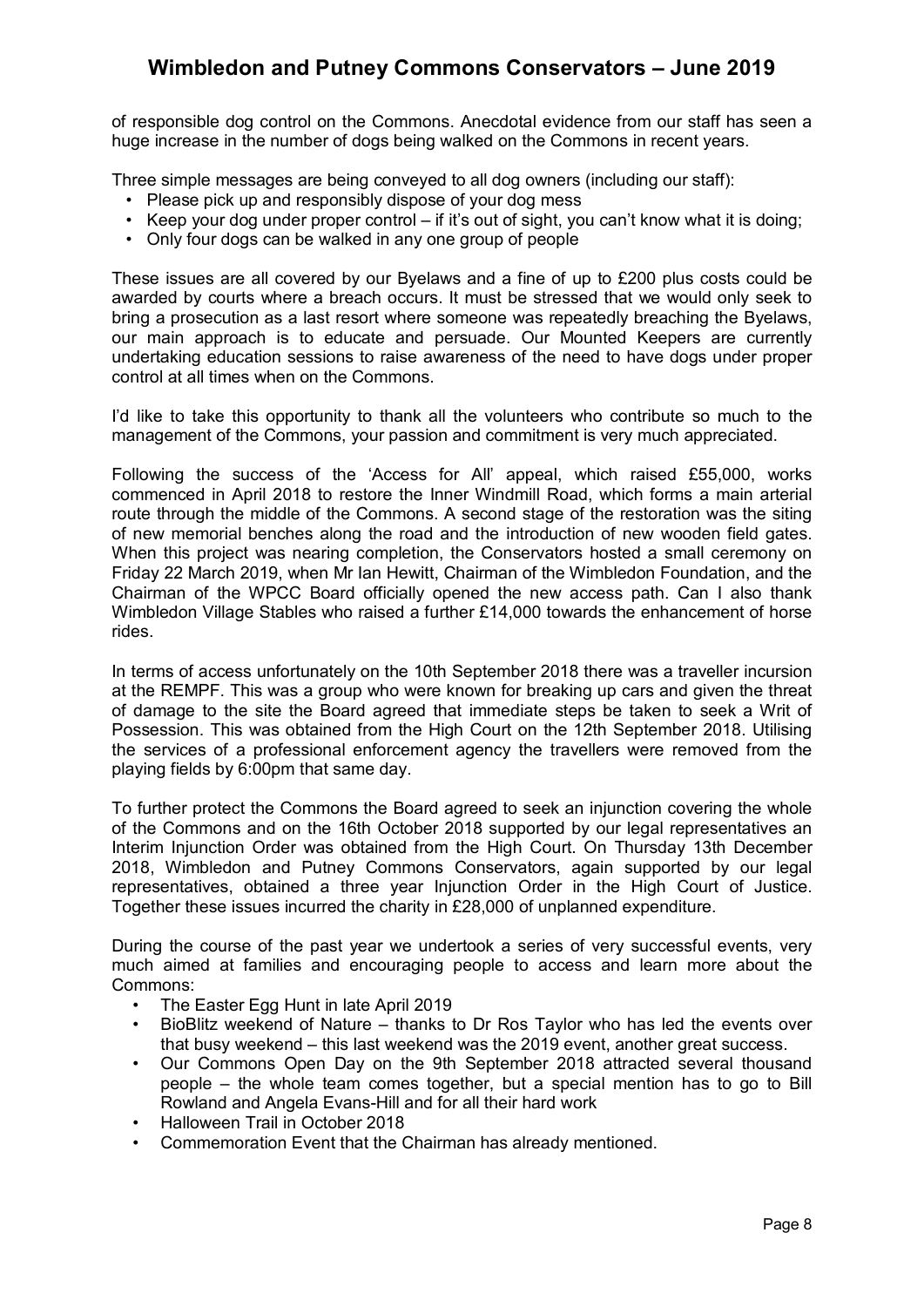Some 31 walks, talks and presentations were given by Conservators, officers and volunteers. These ranged from updates about the Commons to local Residents' Associations to bird song and butterfly walks and visits to the Stable yard by local schools and nursery groups.

We've also hosted some events, including at the REMPF in March the annual Rosslyn Park 7's rugby tournament with over 1500 games during the five day competition. How many people here are aware of the annual Mongolian Day of Culture held at the REMPF. It's a great event with traditional events including wrestling and wonderful Mongolian food.

Finally in looking back over the year, we were delighted to announce in September 2018 that both Wimbledon Common and Putney Lower Common had won Gold awards in the "Common of the Year" category of the London in Bloom competition. In addition we were thrilled that Wimbledon Common was named the overall 2018 winner in this category – a much coveted award.

These awards are a fantastic recognition of the hard work all our small but dedicated team of staff and the increasing efforts our volunteers put in to ensure the Commons remain a wonderful place to visit. We are particularly delighted with the accolade of the "Common of the Year" Award for Wimbledon Common.

We hope that during the forthcoming year we can continue to focus on the long-term investment in the Commons, we have submitted a Heritage Lottery Bid for seed funding to prepare a fully costed masterplan which we hope will provide the platform for major external funding. We are looking towards the 150th anniversary and you'll hear more shortly about the Friends Group that we hope will provide a catalyst for celebrating this momentous anniversary.

## **7. Establishing a Friends Group, Sarah-Jane Holden**

The establishment of a supporters' organisation was incorporated into the WPCC's Vision and Strategy in June 2017 which led to a series of meetings and discussions during 2018 by our group and which resulted in abandoning the concept of a separate Friends of Wimbledon and Putney Commons and incorporating 'a Friends group' within the charitable organisation of Wimbledon & Putney Commons Conservators.

Naturally there have been even more discussions, legal advice (pro bono) etc, but we are there. In February the concept was put to the Conservators and approval to go ahead was given.

In practice the WPCC website will have a page 'How to Support Us' which will incorporate 'Become a Friend' as well as Volunteering, Donations, Legacies, etc. This section of the website is now under construction and will be usable by the end of July.

At this point there are three categories to 'Become a Friend':

- Individual Friend £30<br>• Household Friend £40
- Household Friend £40<br>• Benefactor Friend £250
- Benefactor Friend

Friends will be able to sign up via the website using the online payment system 'Stripe'. Friends will also be able to join by setting up a standing order with their bank.

The formal launch of the Friends will be at the Rangers Compound at 7.00 pm on Friday 20 September in the presence of The Rt Hon. Justine Greening MP & Steven Hammond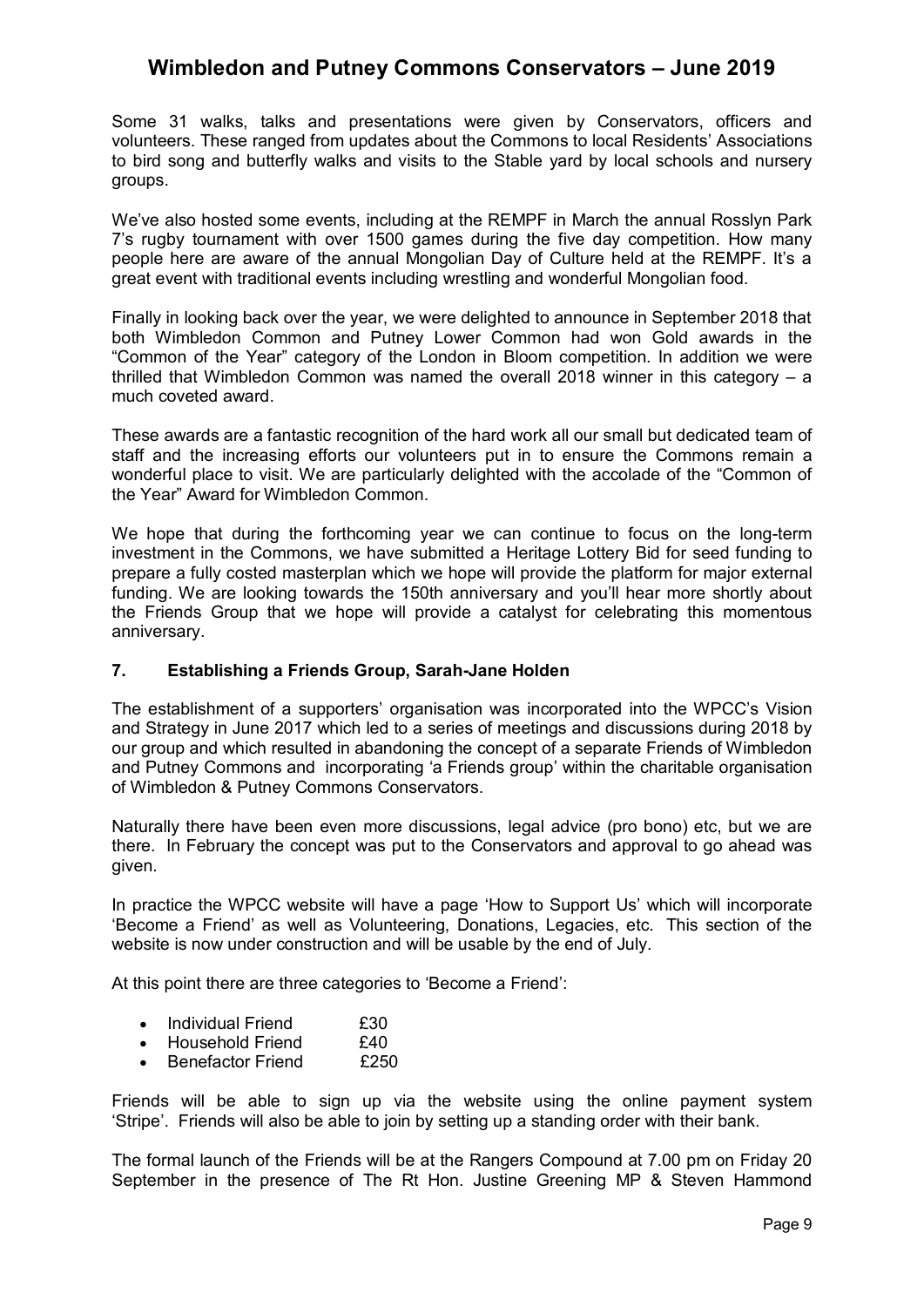MP. Zac Goldsmith MP has been invited but is yet to confirm his attendance. The form this event will takes is still very much in the discussion stage but the basic idea is a welcome drink, a wander down to Queensmere for 'some entertainment' (as long as we don't disturb the bats too much) then back up to the London Scottish for further beverages.

This has been very much a group effort by our Chairman - Diane, CEO – Simon Lee and Angela Evans-Hill, Simon's PA.

This is not by any means a mutually exclusive group and so any suggestions, help and advice would be very gratefully received. I look forward to hearing from one and all.

## **8. General Discussion and Questions**

#### **Question 1**

Q. Although the Chairman had said in her statement that WPCC had increased the openness of the organisation in the last year, it was almost impossible by looking at the public documents to know what was actually happening. There were no minutes for the Board meetings published, just a short summary. The Agendas did not include the Board papers that were to be discussed; the Board considered the minutes from the subcommittees, which were not available; the dates and agendas of the sub-committee meetings were not available. The Stakeholder Group meeting dates and agendas were not published, nor its decisions. He considered this fell far short of how open and transparent the organisation should be. He also commented that although the Chairman had said that the WPCC was unique, it was not. There was another Trust which is very similar, the Malvern Hills Trust and they had open Board meetings with immediately available minutes and their sub-committees were also open to people to see and the amount of information available to their levy-payers was much better than WPCC. If he wanted to see what happened at the last Board meeting, there was nothing published about what was discussed and who made decisions about what, not even the Chief Executive's Report. He was not therefore sure that the openness and transparency translated into real openness and real transparency.

A. The Chairman responded. In respect of transparency, the Chairman suggested it might be helpful to set out the initiatives that had been taken since the new Board had been constituted 15 months ago. All the Resolutions from Board meetings were published. A Resolution was an official decision, reflecting matters on which the Board had deliberated and were prepared to discuss and defend publicly. Publishing the Resolutions was extremely important. With regards to the Committees, their composition was announced in Resolutions when they were agreed and membership of the Committees were published in those Resolutions. The Committees themselves did not have decision making authority. They were set up to examine in detail particular issues and put forward recommendations to the Board. When the Board had taken the formal decision which they were prepared to discuss and defend it would constitute a Resolution and would be published. In addition to Board matters, WPCC had taken the decision to publish as many operational metrics as possible, giving a sense of where the main activity of the 23 employees was focused, and helped the public understand the priorities and reflect matters that were of great interest to all users of the Commons. Other matters set out, for example, the clear timescales in the Complaints and Enquiries process setting expectations about responses to an enquiry or complaint.

With regard to Malvern Hills, most other organisations, certainly in London, were created under the Metropolitan Commons Act, they had Conservators who were appointed by local authorities and the Malvern Trust was one of those. Although the WPCC have three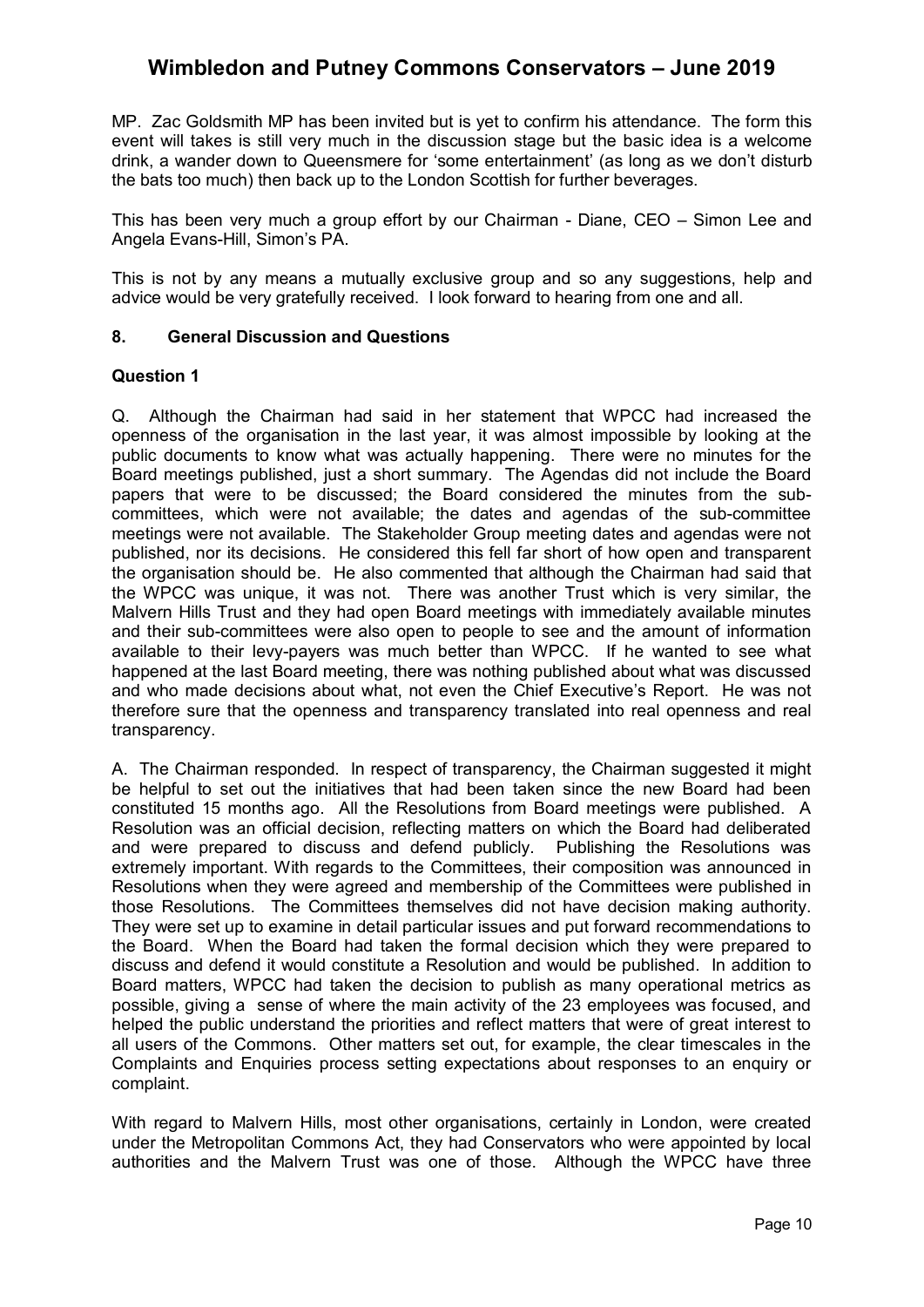Government Appointed Trustees, they did not have any local authority appointees. WPCC was unique with its own Act of Parliament with its own Levy.

Mr Hince added that a media release was published after each Board meeting which gave a flavour of the discussions taking place.

#### **Question 2**

Q. The Chairman mentioned in the governance section of her speech that the Charity Commission had released its draft [statutory inquiry] report to a limited a number of people to check facts. Did the Chairman know who they are checking the facts with and whether the matter was closed to further enquiries. How did they clarify this.

A. The Chairman responded that the list of people to whom the draft report had been issued has not been disclosed so she was not in a position to state the circulation of the draft report. Apologise for not being clear, the Chairman clarified that the closing date to which she referred was the deadline for returning responses to the draft consultation. At this point the Charity Commission were considering responses but some were very detailed and the Charity Commission would be going through them thoroughly. The last publication date they had given was the third quarter.

A member of the audience commented that as a past Trustee he had received the draft and most Trustees past and present had seen the draft. The Chairman replied that the list was confidential and had not been even disclosed to those receiving the draft report.

In answer to a question as to whether she had seen the report, the Chairman commented that she was not in a position to disclose who received copies.

## **Question 3**

Q. With regard to the Heathrow consultation, the Conservators had submitted a response had any feedback been received and would the Conservators be submitting a response to the new consultation.

A. The Chief Executive responded. The formal consultation documents would be going to the Board for their consultation. A local resident had been compiling a lot of information about the impact of not just Heathrow 3 but also the new flight path and the implications which were very serious. It was possible that aeroplanes would be flying over the Commons every minute which would have a huge impact on noise for visitors. Nitrates were also an issue - the Commons were made up of poor quality spoil which provided the habitat for its unique and important vegetation.

Conservator Peter Hirsch also commented that as Chairman of a local Residents' Association in Wimbledon, there was a high level of concern regarding these proposals. There were two separate consultations, the first was earlier in the year regarding the reconfiguration of flight paths, the second consultation was the Heathrow Expansion or the third runway. Local Councils, Wandsworth and Richmond, were opposing the plans and there were efforts being made to get the London Borough of Merton to also object.

It was commented that in the consultation, there was a proposal to fly aeroplanes over green spaces rather than residential areas so anything that could be done to fight that was essential. All Wandsworth Councillors were united on this matter.

The Chairman also commented that WPCC was working closely with local MPs as this was a wider issue covering neighbouring green spaces.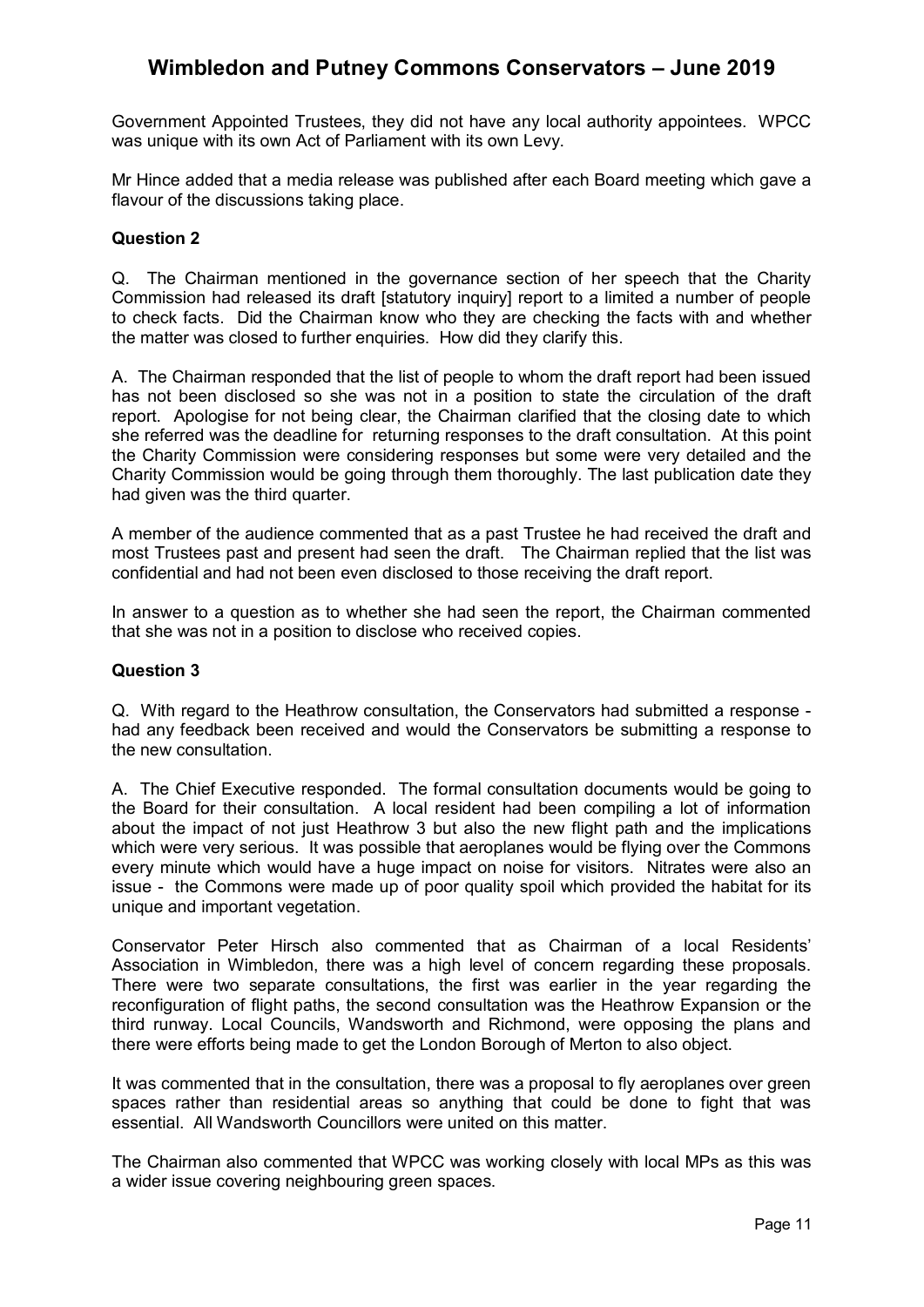## **Question 4**

Q. The Poplars behind Vale Crescent were overdue for pollarding and were now very tall and the adjacent Squirrel Oaks were also a cause for concern especially as the Oak Processionary Moth was present in the area. Both trees were heavy users of water and with the recent dry years both were struggling for water and losing strength - a concern in the event of high winds. Were there any plans to remove the Oaks when the Poplars were pollarded?

A. The Chief Executive responded. He explained a little about tree management on the Commons. With thousands of trees there needed to be a planned approach on how they should be managed. The Commons had therefore been divided into zones and high risk areas, such as along the A3, were given priority. Then there were more regular removal and pollarding programmes. The Poplars near Vale Crescent were in the work programme for the current financial year. Some thought would need to be given to the removal of Oaks - he would not want to remove them for the sake of it but consideration would be given to them and perhaps a meeting held with local residents.

## **Question 5**

Q. Why was there a lack of dog waste bins on Putney Heath, with there being only three, and was there an opportunity to follow the French system whereby dog waste bags were provided alongside the bins to encourage dog-walkers to pick up after their dogs?

A. The Chief Executive responded that there were 89 dog waste bins across the Commons and the waste had to be disposed of by means of incineration, incurring significant cost. It was recognised that there were some areas that needed to be looked at and to consider where best to put them. It was therefore very helpful for visitors to let the Ranger's Office know where they believed were the best locations. With regard to dog bags, there was an issue of cost and this would be considerable for this small charity. Although not a very pleasant subject, it was perhaps something that the Friends could become involved with. The amount and nature of dog waste did have a detrimental impact on the Commons and it was an important issue. Sponsorship for the dog waste bins was also something that could be considered.

## **Question 6**

Q. The scale of the problem of dogs on the Playing Fields could be highlighted by the fact that on one morning 9 commercial dog walkers with in excess of 130 dogs had been counted on the Playing Fields. Perhaps skips were needed rather than bins.

A. The Chief Executive commented that the Board had agreed to undertake a consultation on the use of the Commons by commercial dog walkers. At present there was a policy whereby up to 25 dog-walkers are permitted to walk up to 6 dogs - four off lead two on. Charges could not currently be made to commercial dog-walkers because of the WPCC Byelaws and this was something that also needed to be considered.

## **Question 7**

Q. Were the Conservators looking at the bigger environmental issues, particularly drought and the impact of wireless 5G - considered to be a major issue. To what extent is consideration given to wildlife corridors.